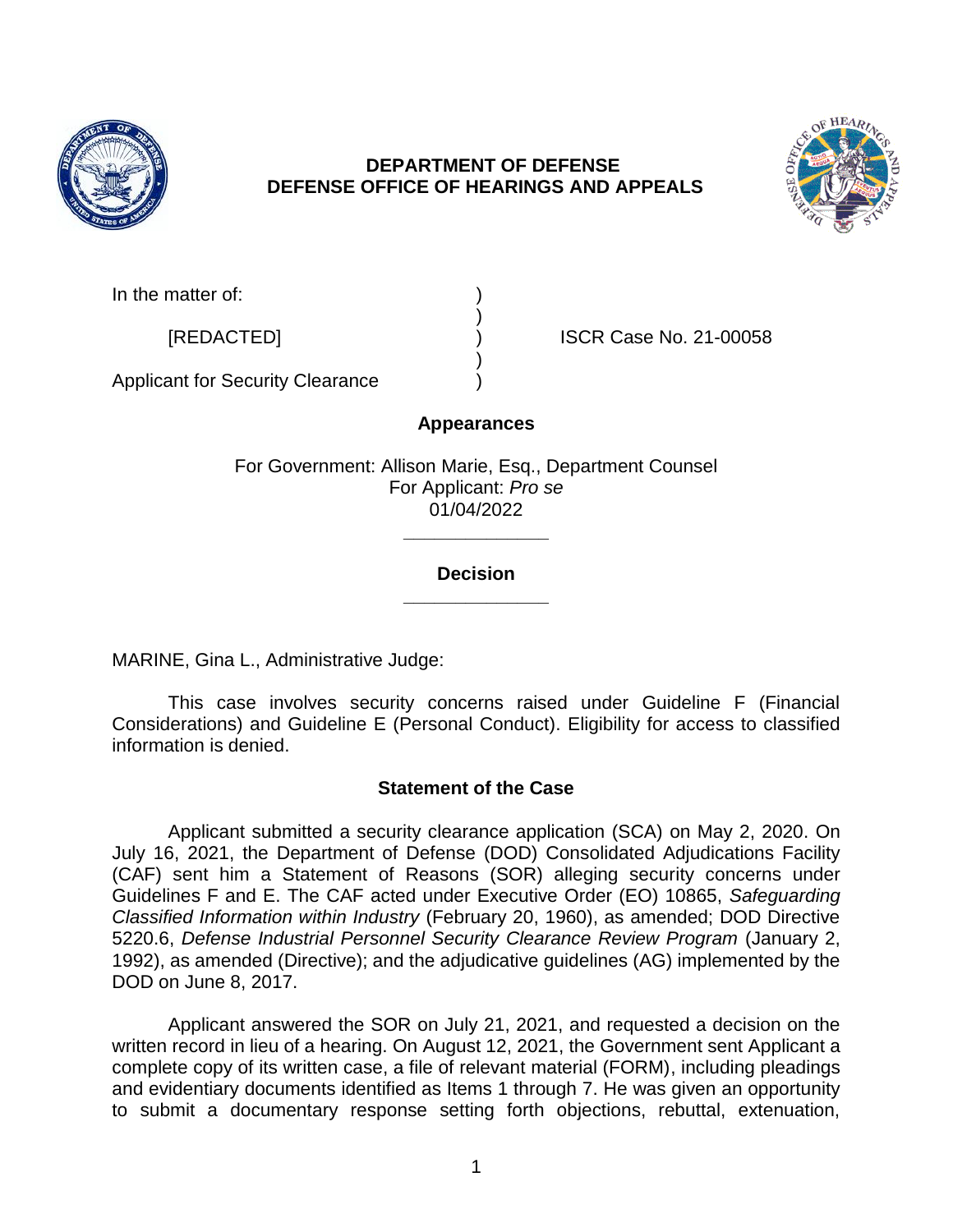mitigation, or explanation to the Government's evidence. He received the FORM on August 31, 2021, and did not respond or object to the Government's evidence. The case was assigned to me on December 2, 2021.

### **Evidentiary Matters**

 Items 1 through 3 contain the pleadings in the case. Items 4 through 7 are admitted into evidence. Item 5 was not authenticated as required by Directive ¶ E3.1.20. However, I conclude that Applicant waived any objection to Item 5. The Government included in the FORM a prominent notice advising Applicant of his right to object to the admissibility of Item 5 on the ground that it was not authenticated. Applicant was also notified that if he did not raise any objection to Item 5 in his response to the FORM, or if he did not respond to the FORM, he could be considered to have waived any such objection, and that Item 5 could be considered as evidence in his case. As noted above, Applicant neither responded to the FORM nor objected to Item 5.

### **Findings of Fact**

 Applicant, age 34, is married with two minor children. He earned his high school diploma in 2005. He has been employed as a plant room operator by a hotel since February 2020. This is his first application for a security clearance. Although it is not explicitly stated therein, the record suggests that the defense contractor sponsoring Applicant's SCA, and for whom he has not yet begun working, has extended an offer of employment contingent upon a favorable determination. (Item 4)

 The SOR alleged 10 delinquent debts totaling \$27,182, and that Applicant deliberately failed to disclose any delinquent debts, including nine of the alleged SOR debts, on his SCA. In his SOR answer, Applicant admitted each of the SOR allegations without explanation. His credit reports, dated May 2020 and January 2021, also confirm the alleged debts. (Items 1, 3, 6, 7)

 The debt alleged in SOR ¶ 1.a (\$5,257) was the amount charged by Applicant's three to four months early. During the May 2020 security clearance interview (SCI) conducted in connection with his SCA background investigation, Applicant expressed an intent to pay this debt using funds from a financial account that he anticipated would former landlord in about December 2016, when Applicant terminated his apartment lease mature in Fall 2020. This debt remains unresolved. (Item 5 at 3-4)

 off by the creditor in April 2016. Applicant last made a payment to the creditor in September 2015. During his SCI, Applicant explained that he opened this account to purchase a washer and dryer. He expressed an intent to contact the creditor to resolve this debt. This debt remains unresolved. (Item 5 at 2; Item 6 at 7; Item 7 at 2) The debt alleged in SOR ¶ 1.b (\$1,870) is a credit-card account that was charged

 The debt alleged in SOR ¶ 1.c (\$2,892) is a credit-card account that was charged off by the creditor in April 2016. Applicant last made a payment to the creditor in August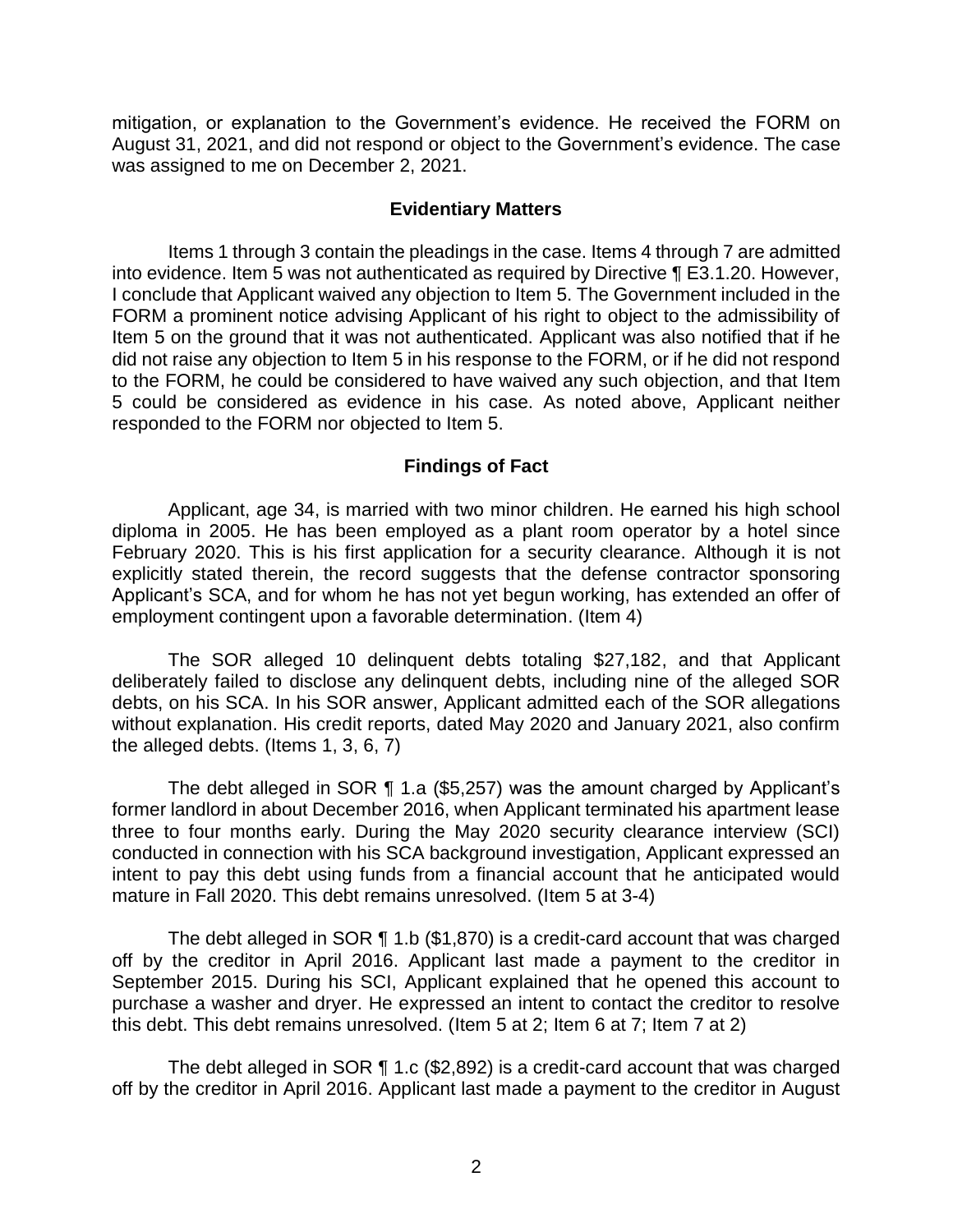2015. Applicant opened this account to purchase food, gas, and basic necessities. This debt remains unresolved. (Item 5 at 3; Item 6 at 5; Item 7 at 3)

 The debt alleged in SOR ¶ 1.d (\$2,098) is a credit-card account that was placed for collection by the creditor in about June 2016. The account first became delinquent in October 2015. Applicant opened this account to purchase food, tires, and tools. During his SCI, Applicant detailed an arrangement he negotiated with the creditor to make a \$1,250 lump-sum payment to resolve this debt. This debt remains unresolved. (Item 5 at 2-3; Item 6 at 6; Item 7 at 3)

 The debt alleged in SOR ¶ 1.e (\$5,497) is an automobile-loan account that was charged off by the creditor in February 2016. Applicant opened this account in March 2014, and last made a payment to the creditor in October 2015. Applicant fell behind on this account because he obtained another vehicle. During his SCI, Applicant expressed an intent to contact the creditor to settle the debt. This debt remains unresolved. (Item 5 at 4; Item 6 at 6; Item 7 at 3)

 The debt alleged in SOR ¶ 1.f (\$4,749) is another automobile-loan account that was charged off by the creditor in March 2016. Applicant opened this account in March 2014, and first became delinquent in September 2015. He last made a payment to the creditor in February 2016. Applicant fell behind on this account because he traded in this vehicle for a larger vehicle, which added to his loan balance. During his SCI, Applicant detailed an arrangement he made with the creditor to settle the debt for the reduced amount of \$2,098 a few months earlier, in February or March 2020. He asserted that he had not yet paid the debt as of his SCI because he was trying to save money for one lump-sum payment. This debt remains unresolved. (Item 5 at 3; Item 6 at 5; Item 7 at 3)

 off by the creditor in April 2016. The account first became delinquent in October 2015. Applicant opened this account to purchase a television and other miscellaneous items. During his SCI, Applicant detailed an arrangement he made with the creditor the day before his SCI to settle the account in one lump-sum payment, and his plan to make that payment by the end of the week. This debt remains unresolved. (Item 5 at 2; Item 6 at 7; The debt alleged in SOR ¶ 1.g (\$1,242) is a credit-card account that was charged Item  $7$  at  $4)$ 

 The debt alleged in SOR ¶1.h (\$3,025) is a debt consolidation loan on which Applicant defaulted in about 2016. During his SCI, Applicant attributed his default to the loan's high interest rate, and expressed an intent to contact the creditor to settle the debt. This debt remains unresolved. (Item 5 at 3; Item 6 at 6)

 The debt alleged in SOR ¶ 1.i (\$442) is a utility account for Internet service that was placed for collection by the creditor in about May 2019. During his SCI, Applicant asserted that he disputed the debt on the basis that he had cancelled the service and did not receive. He did not proffer any documents corroborating his dispute. This debt remains unresolved. (Item 5 at 2; Item 6 at 8; Item 7 at 4) returned the equipment. He claimed that he was billed for equipment and service that he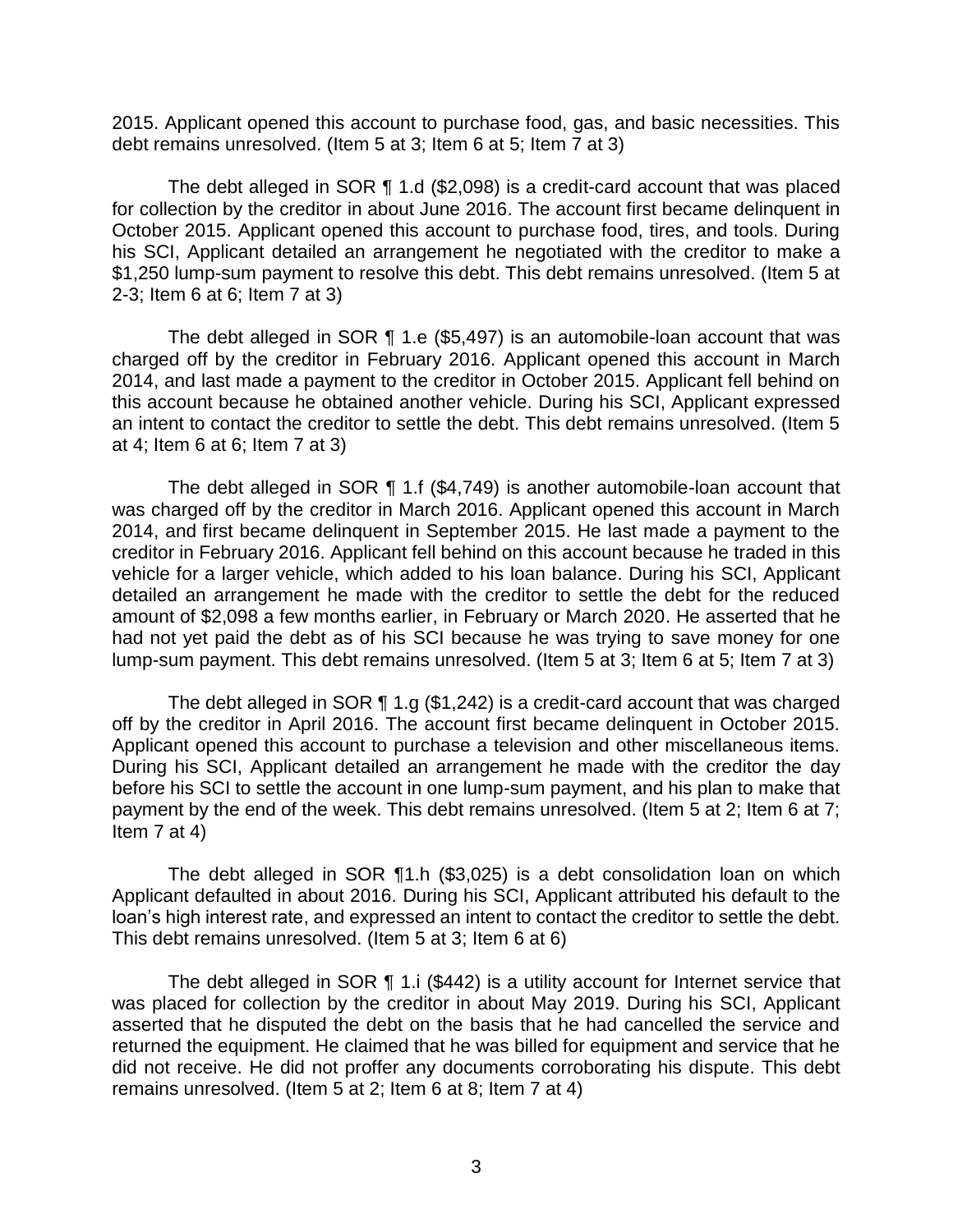The debt alleged in SOR ¶ 1.j (\$110) is a utility account for Internet service that was placed for collection by the creditor in about September 2018. The last reported date of activity on this account was September 2016. During his SCI, Applicant asserted that he disputed the debt on the basis that he had cancelled the service, returned the equipment, and thought that he had paid the account in full. He did not proffer any documents corroborating his dispute. He expressed an intent to contact the creditor to pay the debt despite his dispute. This debt remains unresolved. (Item 5 at 1; Item 6 at 8)

 Applicant's 2020 credit report revealed a \$280 debt for a credit-card account that was charged off by the creditor in January 2017. Because this debt was not alleged in the SOR, I will consider it only to evaluate mitigation and the whole-person concept. Applicant opened this account to purchase a car battery. The account first became delinquent in August 2016. During his SCI, Applicant expressed an intent to contact the creditor to settle the debt. His 2021 credit report confirmed that Applicant resolved this debt in October 2020. (Item 5 at 1-4; Item 6 at 8; Item 7 at 2-3)

 On his SCA, Applicant answered "no" to all questions about his financial record, including whether, in the last seven years, he: 1) had defaulted on any type of loan; 2) had debts turned over to a collection agency; or 3) had credit-card accounts charged off for failing to pay as agreed. He did not otherwise disclose any of the SOR debts on his SCA. (Item 4 at 37-38)

 During his SCI, Applicant was asked if, in the last seven years, he had bills turned over to collections or had an account charged off for failure to pay. In response to that question, he volunteered information about the debt alleged in SOR ¶ 1.a and stated that no other accounts could be recalled. After being confronted with information about the debts alleged in SOR 1.b through 1.j, Applicant acknowledged and provided additional details concerning each debt. When asked why he did not list any debts on his SCA, he explained that, until he was confronted with them during the SCI: 1) he had forgotten about the debts alleged in SOR ¶¶ 1.b through 1.d, 1.g, and 1.h, and 2) he was not aware of the debts alleged in SOR ¶¶ 1.i and 1.j. Although he attempted to list the debt alleged in SOR ¶ 1.a on the SCA with information that he knew, because the information known was incomplete, the system would not accept incomplete account information. He did not list the debts alleged in SOR  $\P$ , 1.e and 1.f on the SCA because he believed that they occurred outside of the seven-year reporting window. (Item 5)

 Applicant was offered an opportunity to provide documentation for the financial accounts discussed during his SCI. He timely submitted those documents, including: 1) a February 2017 notice alerting Applicant that the account alleged in SOR ¶ 1.b had been placed for collection; 2) a February 2017 offer to settle the account alleged in SOR ¶ 1.g for a discounted payoff of \$870; 3) a March 2020 statement concerning the charged-off account alleged in SOR ¶ 1.d; 4) an April 2017 notice alerting Applicant that the account alleged in SOR ¶ 1.f had been placed for collection; and 5) a June 2020 confirmation of an agreement to settle the account alleged in SOR ¶ 1.j for the reduced amount of \$72. (Item 5 at 7-13)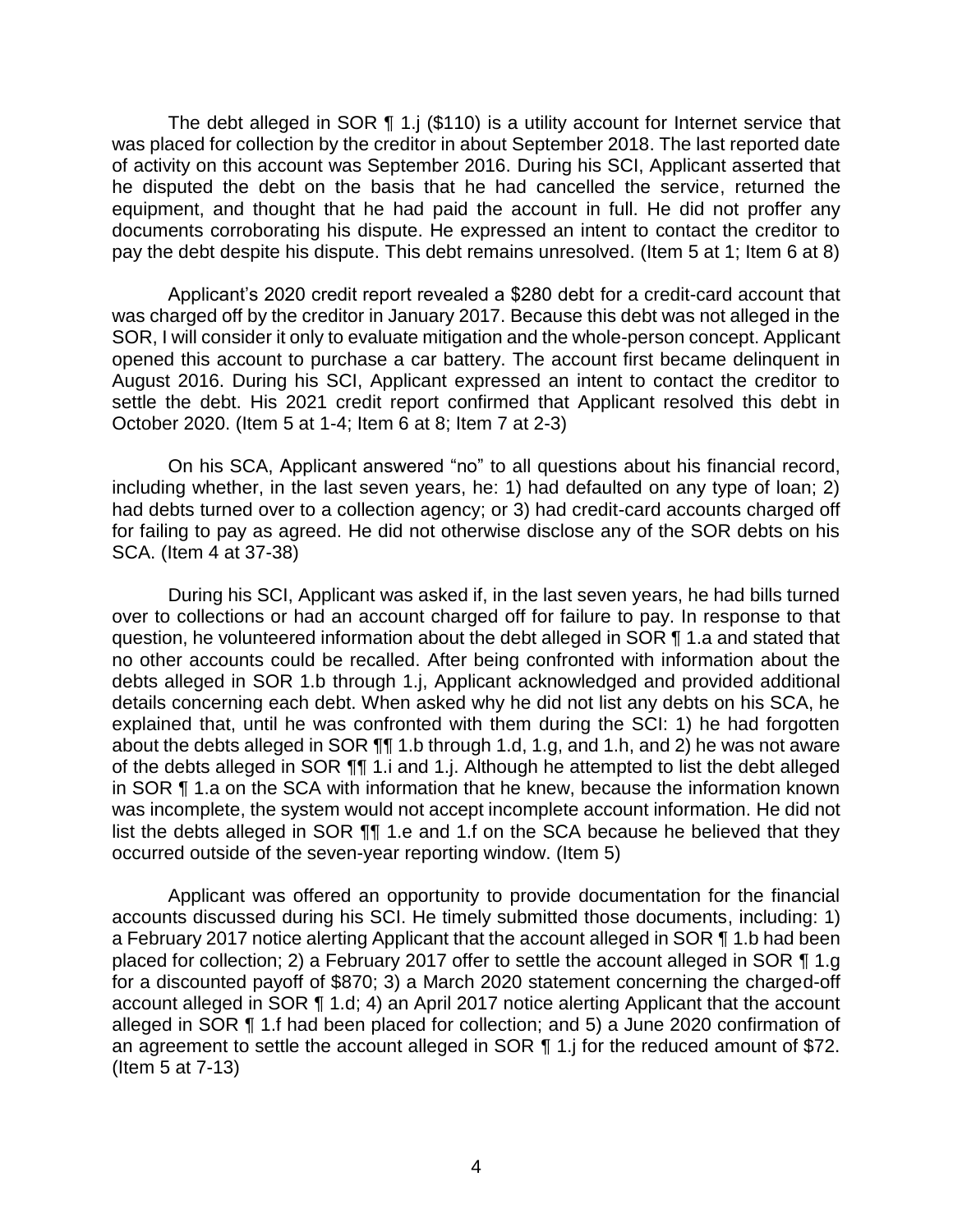Applicant attributed his financial issues primarily to underemployment and poor debt management. He also cited a relocation, new child, and new employment as contributing factors. Although he did not specify the underlying details, the SCA revealed that he relocated from state A to state B in December 2016; that his youngest child was born in September 2016; and that he was unemployed from December 2016 through February 2017 due to his relocation. (Item 4 at 14, 26; Item 5 at 4)

 During his SCI, Applicant described his financial situation as making enough money to get by, while also stating that he was not making a lot of money. He maintained that he was very willing and able to repay his debts, but did not proffer any details or corroborating documents concerning his relevant income and expense history or his ability to repay his debts. He indicated that he had a savings account without specifying the amount therein. He did not anticipate any further financial difficulties because his wife had taken over the responsibility of managing their finances. He had not received any 2019 and January 2020 to visit U.S. citizen friends who were stationed there. The record did not indicate any of the associated costs or how those costs were paid. Applicant's January 2021 credit report revealed no new delinquent debts or recently opened financial counseling. He travelled to Japan for eleven to twenty days between December accounts. (Item 4 at 31-32; Item 5 at 4; Item 7)

 After his relocation to state B, Applicant was employed as an appliance technician from February 2017 through February 2020. He left that position due to a lack of advancement opportunities. When he resided in state A, Applicant held various positions in the service industry including: 1) as a facilities technician at a fitness studio from April 2016 through December 2016 (he left due to his relocation); 2) as an appliance technician for an appliance services company from May 2015 through April 2016 (he left for a "Change of career"); 3) as a technician at an automobile dealership from January 2012 through May 2015 (he left for a "Change of career"); 4) as a customer service advisor at an automobile service and repair company from December 2011 through January 2012 (he left to pursue another opportunity); 5) as a bartender at a hotel from March 2011 through December 2011 (he left for a "Change of career"); and 6) as a barista at a coffee shop from September 2008 through March 2011 (he left to pursue another opportunity). (Item 4 at 14-19).

#### **Policies**

 "[N]o one has a 'right' to a security clearance." (*Department of the Navy v. Egan*, 484 U.S. 518, 528 (1988)). As Commander in Chief, the President has the authority to "control access to information bearing on national security and to determine whether an individual is sufficiently trustworthy to have access to such information." (*Egan* at 527). The President has authorized the Secretary of Defense or his designee to grant applicants eligibility for access to classified information "only upon a finding that it is clearly consistent with the national interest to do so." (EO 10865 § 2)

 Eligibility for a security clearance is predicated upon the applicant meeting the criteria contained in the AG. These guidelines are not inflexible rules of law. Instead, recognizing the complexities of human behavior, an administrative judge applies these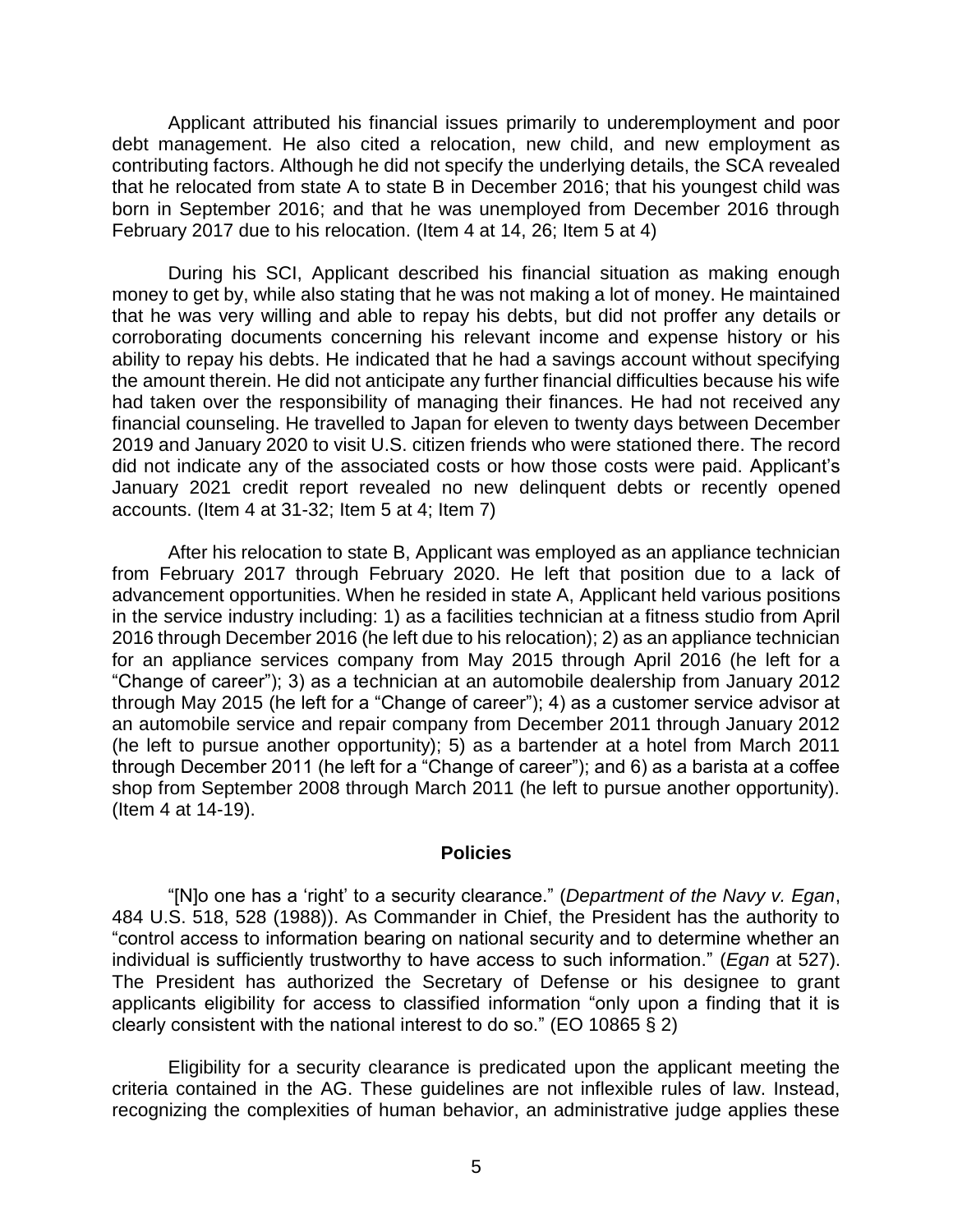guidelines in conjunction with an evaluation of the whole person. An administrative judge's overarching adjudicative goal is a fair, impartial, and commonsense decision. An administrative judge must consider all available and reliable information about the person, past and present, favorable and unfavorable.

 The Government reposes a high degree of trust and confidence in persons with access to classified information. This relationship transcends normal duty hours and endures throughout off-duty hours. Decisions include, by necessity, consideration of the possible risk that the applicant may deliberately or inadvertently fail to safeguard classified information. Such decisions entail a certain degree of legally permissible extrapolation about potential, rather than actual, risk of compromise of classified information.

 Clearance decisions must be made "in terms of the national interest and shall in no sense be a determination as to the loyalty of the applicant concerned." (EO 10865 § 7). Thus, a decision to deny a security clearance is merely an indication the applicant has not met the strict guidelines the President and the Secretary of Defense have established for issuing a clearance.

 Initially, the Government must establish, by substantial evidence, conditions in the personal or professional history of the applicant that may disqualify the applicant from being eligible for access to classified information. The Government has the burden of establishing controverted facts alleged in the SOR. (*Egan*, 484 U.S. at 531). "Substantial evidence" is "more than a scintilla but less than a preponderance." (*See v. Washington Metro. Area Transit Auth.*, 36 F.3d 375, 380 (4th Cir. 1994)). The guidelines presume a nexus or rational connection between proven conduct under any of the criteria listed therein and an applicant's security suitability. ISCR Case No. 15-01253 at 3 (App. Bd. Apr. 20, 2016). Once the Government establishes a disqualifying condition by substantial evidence, the burden shifts to the applicant to rebut, explain, extenuate, or mitigate the facts. (Directive ¶ E3.1.15). An applicant has the burden of proving a mitigating condition, and the burden of disproving it never shifts to the Government. (ISCR Case No. 02-31154 at 5 (App. Bd. Sep. 22, 2005))

 An applicant "has the ultimate burden of demonstrating that it is clearly consistent with the national interest to grant or continue his security clearance." (ISCR Case No. 01- 20700 at 3 (App. Bd. Dec. 19, 2002)). "[S]ecurity clearance determinations should err, if they must, on the side of denials." (*Egan*, 484 U.S. at 531; AG ¶ 2(b))

### **Analysis**

## **Guideline F: Financial Considerations**

The concern under this guideline is set out in AG ¶ 18:

 Failure to live within one's means, satisfy debts, and meet financial obligations may indicate poor self-control, lack of judgment, or unwillingness to abide by rules and regulations, all of which can raise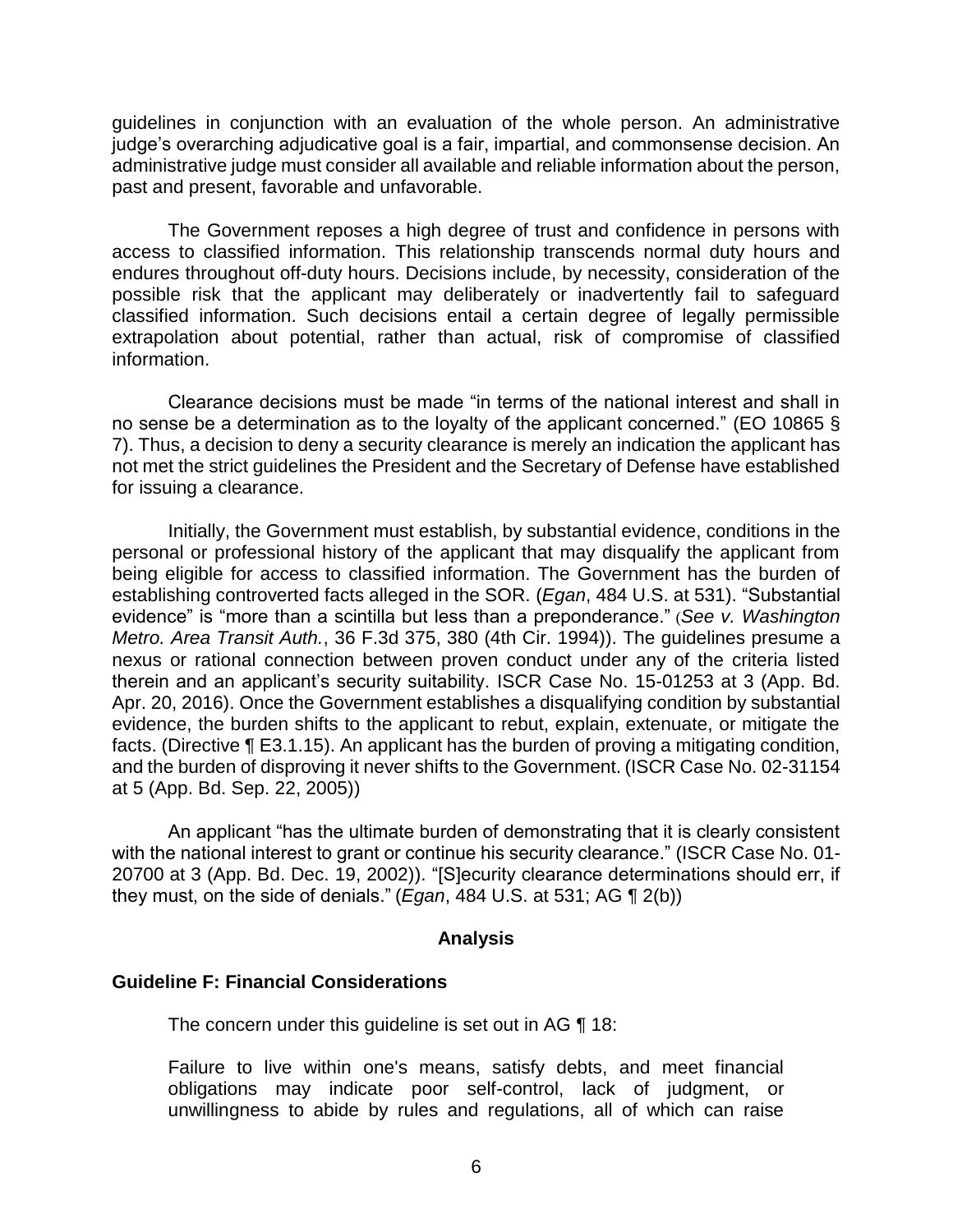questions about an individual's reliability, trustworthiness, and ability to protect classified or sensitive information. Financial distress can also be caused or exacerbated by, and thus can be a possible indicator of, other individual who is financially overextended is at greater risk of having to engage in illegal or otherwise questionable acts to generate funds . . . . issues of personnel security concern such as excessive gambling, mental health conditions, substance misuse, or alcohol abuse or dependence. An

 This concern is broader than the possibility that a person might knowingly compromise classified information to raise money. It encompasses concerns about a person's self-control, judgment, and other qualities essential to protecting classified information. A person who is financially irresponsible may also be irresponsible, unconcerned, or negligent in handling and safeguarding classified information. (ISCR Case No. 11-05365 at 3 (App. Bd. May 1, 2012))

 The record evidence establishes the following disqualifying condition under this guideline: AG ¶ 19(c) (a history of not meeting financial obligations). Having considered all of the factors set forth in AG ¶ 20 that could mitigate the concern under this guideline, I find the following relevant:

AG ¶ 20(a): the behavior happened so long ago, was so infrequent, or occurred under such circumstances that it is unlikely to recur and does not cast doubt on the individual's current reliability, trustworthiness, or good judgment;

AG ¶ 20(b): the conditions that resulted in the financial problem were largely beyond the person's control (e.g., loss of employment, a business clear victimization by predatory lending practices, or identity theft), and the downturn, unexpected medical emergency, a death, divorce or separation, individual acted responsibly under the circumstances;

AG ¶ 20(d): the individual initiated and is adhering to a good-faith effort to repay overdue creditors or otherwise resolve debts; and

AG ¶ 20(e): the individual has a reasonable basis to dispute the legitimacy of the past-due debt which is the cause of the problem and provides documented proof to substantiate the basis of the dispute or provides evidence of actions to resolve the issue.

 Applicant failed to resolve any of the delinquent debts alleged in the SOR. He did not meet his burden to establish that his debts were largely attributable to circumstances beyond his control, or that he acted responsibly to resolve them in any event. I credit him with resolving the \$280 unalleged debt and the arrangements he made to resolve the debt alleged in SOR ¶ 1.j. However, without documentary proof, I am unable to conclude that he made payments pursuant to that arrangement or that he made arrangements or dispute the legitimacy of the debts alleged in SOR ¶¶ 1.i and 1.j, he did not provide payments towards other debts as he claimed. Although he expressed potential bases to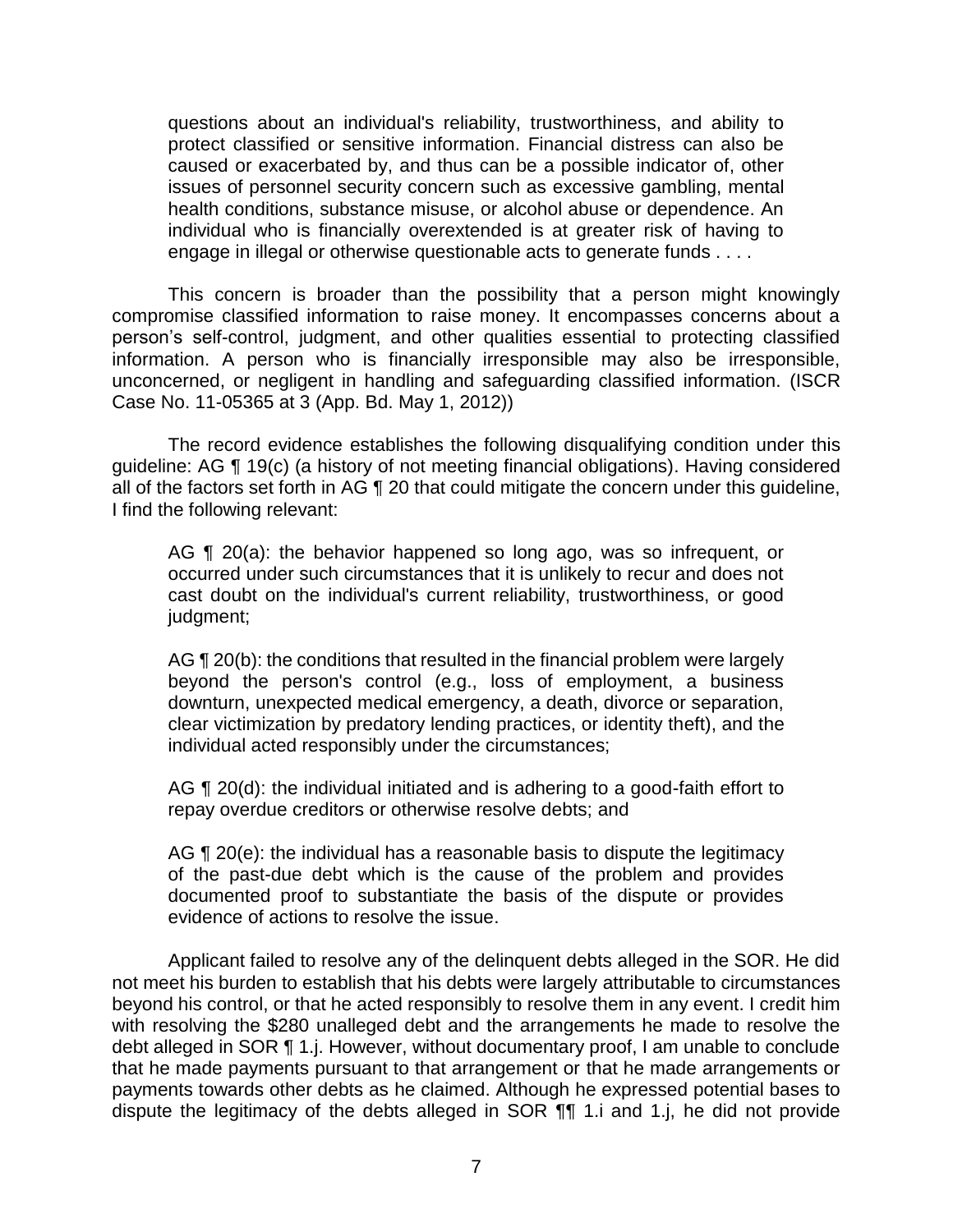documentary proof to substantiate the bases of his disputes or evidence of actions he has taken to investigate or resolve the issues. Further, he failed to establish that his indebtedness is not likely to recur and no longer casts doubt on his reliability, trustworthiness, or good judgment. Applicant has not mitigated the Guideline F concerns. AG ¶¶ 20(a), (b), (d), and (e) are not established.

## **Guideline E: Personal Conduct**

The concern under this guideline is set out in AG ¶ 15:

 Conduct involving questionable judgment, lack of candor, dishonesty, or unwillingness to comply with rules and regulations can raise questions about an individual's reliability, trustworthiness, and ability to protect classified or sensitive information. Of special interest is any failure to cooperate or provide truthful and candid answers during national security investigative or adjudicative processes. The following will normally result in an unfavorable national security eligibility determination, security clearance action, or cancellation of further processing for national security eligibility:

 (a) refusal, or failure without reasonable cause, to undergo or cooperate with security processing, including but not limited to meeting with a security investigator for subject interview, completing security forms or releases, cooperation with medical or psychological evaluation, or polygraph examination, if authorized and required; and

 (b) refusal to provide full, frank, and truthful answers to lawful representatives in connection with a personnel security or questions of investigators, security officials, or other official trustworthiness determination.

 Based on Applicant's alleged deliberate falsification of his SCA, the following disqualifying condition under this guideline could apply:

 AG ¶ 16(a): deliberate omission, concealment, or falsification of relevant facts from any personnel security questionnaire, personal history statement, or similar form used to conduct investigations, determine employment qualifications, award benefits or status, determine national security eligibility or trustworthiness, or award fiduciary responsibilities.

 ¶ 2.a) in his SOR Answer, I do not find that it was a knowing and willful admission that he "deliberately" falsified his SCA in light of the record as a whole. Thus, I find that the Although Applicant wrote "I admit" in response to the Guideline E allegation (SOR falsification allegation is controverted.

 When a falsification allegation is controverted, the Government has the burden of proving it. An omission, standing alone, does not prove falsification. An administrative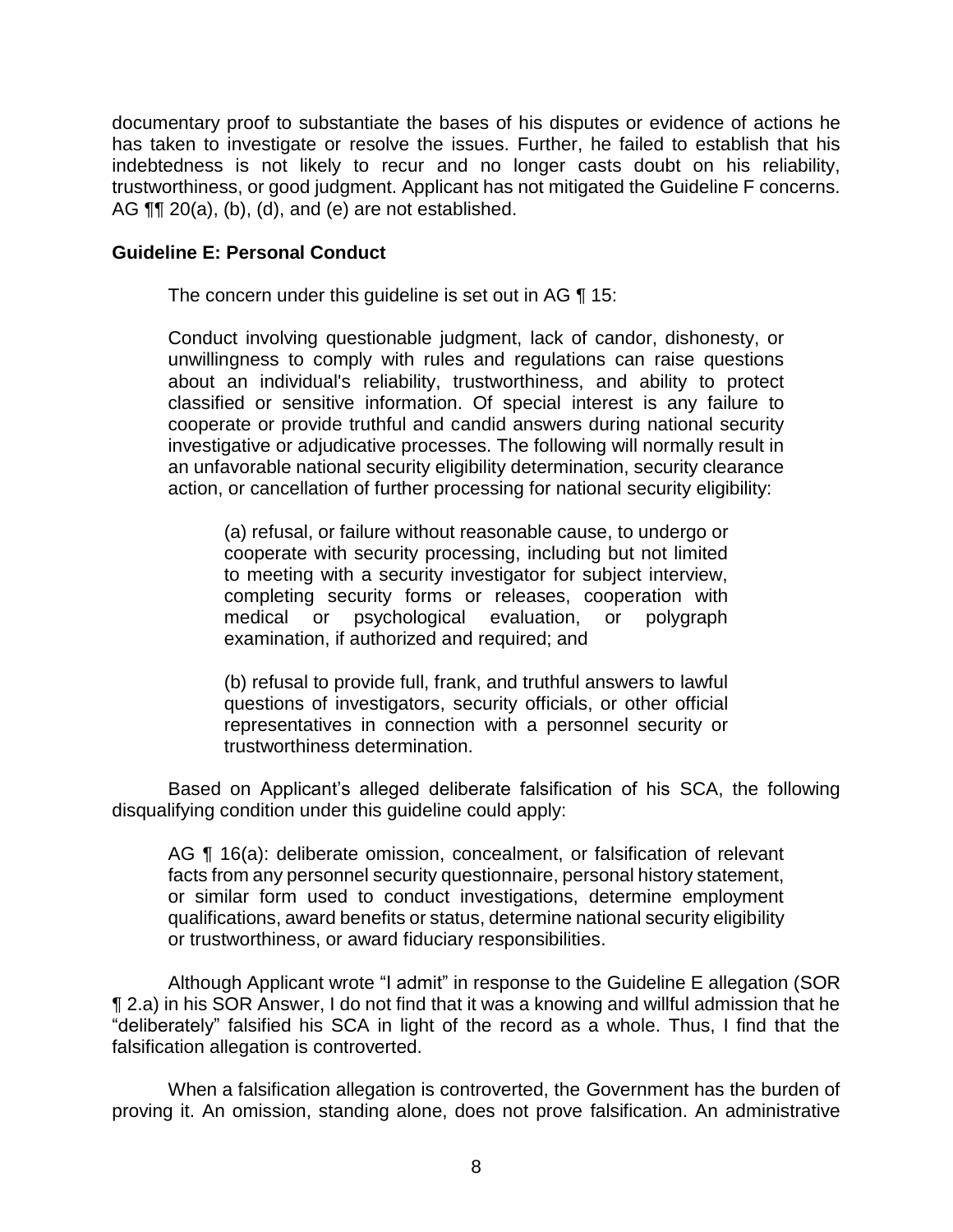mind at the time of the omission. An applicant's level of education and business experience are relevant to determining whether a failure to disclose relevant information judge must consider the record evidence as a whole to determine an applicant's state of on a security clearance application was deliberate.

 During his SCI, Applicant was forthcoming with details about his delinquent debts and provided reasonable explanations for his failure to report them on his SCA given his background and experience. Applicant's interpretation of the seven-year reporting period with respect to the debts alleged in SOR  $\P$  1.e and 1.f, while incorrect, was reasonable under the circumstances. I do not find substantial evidence of an intent on the part of Applicant to omit, conceal, or falsify facts from his SCA. Therefore, AG ¶ 16(a) is not established. Accordingly, I find SOR ¶ 2.a in favor of Applicant.

## **Whole-Person Analysis**

Under AG ¶ 2(c), the ultimate determination of whether the granting or continuing of national security eligibility is clearly consistent with the interests of national security must be an overall common sense judgment based upon careful consideration of the adjudicative guidelines, each of which is to be evaluated in the context of the whole person. An administrative judge should consider the nine adjudicative process factors listed at AG  $\P$  2(d):

(1) the nature, extent, and seriousness of the conduct; (2) the circumstances surrounding the conduct, to include knowledgeable participation; (3) the frequency and recency of the conduct; (4) the individual's age and maturity at the time of the conduct; (5) the extent to which participation is voluntary; (6) the presence or absence of rehabilitation and other permanent behavioral changes; (7) the motivation for the conduct; (8) the potential for pressure, coercion, exploitation, or duress; and (9) the likelihood of continuation or recurrence.

 analysis, and I have considered the factors in AG ¶ 2(d). After weighing the disqualifying and mitigating conditions under Guideline F and E, and evaluating all the evidence in the context of the whole person, I conclude that Applicant has mitigated the security concern raised by his SCA omissions. However, he has not mitigated the security concerns raised by his delinquent debts. Accordingly, Applicant has not carried his burden of showing that it is clearly consistent with the interests of national security to grant him eligibility for I have incorporated my comments under Guidelines F and E in my whole-person access to classified information.